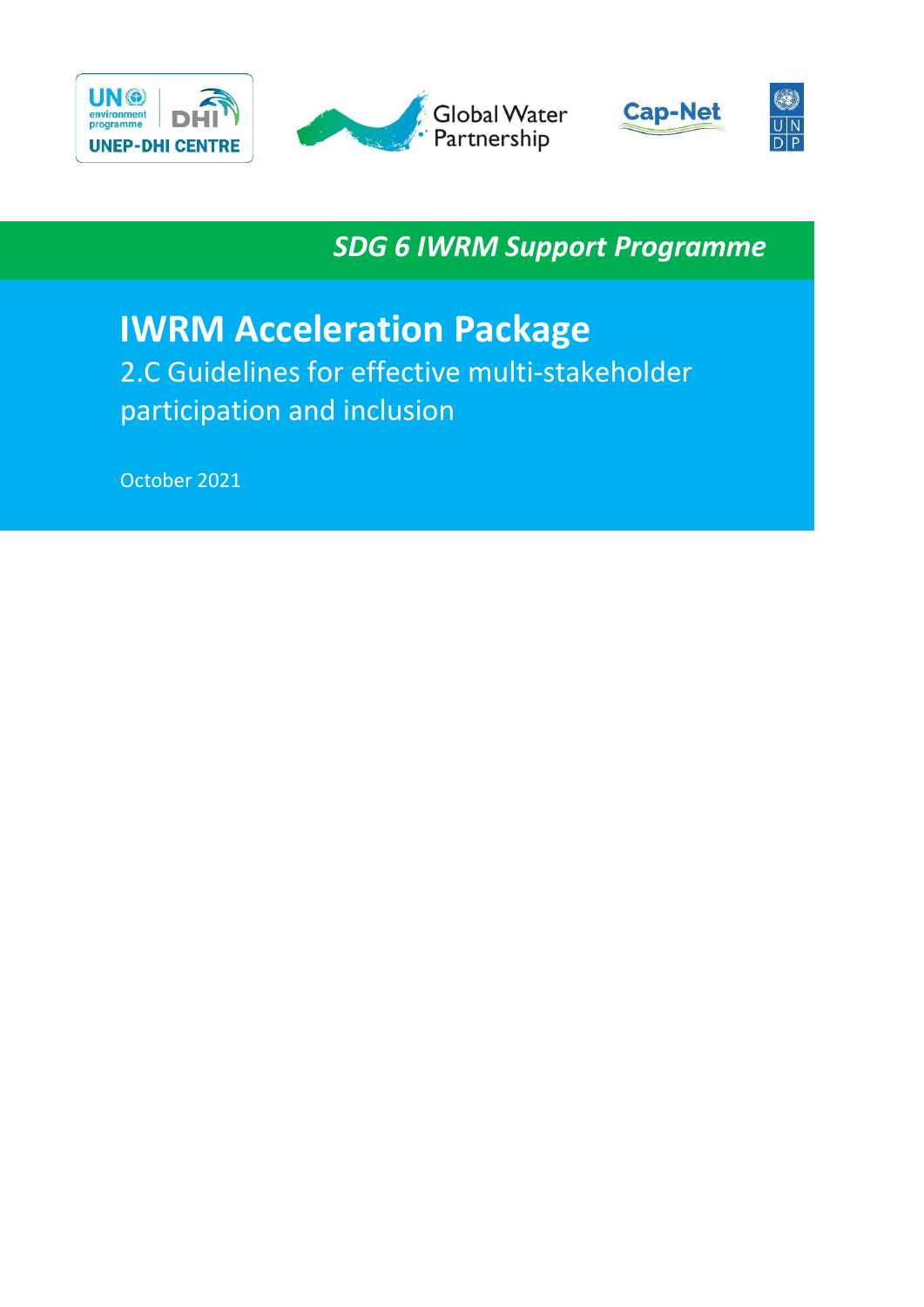### **Why Engage Multiple Stakeholders in IWRM**

Multi-stakeholder participation and dialogue are embedded within the basic definitions of Integrated Water Resources Management (IWRM). To "promote the coordinated development and management of water, land and related resources in order to maximise economic and social welfare in an equitable manner without compromising the sustainability of vital ecosystems and the environment"<sup>1</sup>, it is imperative that stakeholders whose decisions affect and those who are affected by those resources be brought together in an open and constructive dialogue.

### **Participants in multi-stakeholder consultations on SDG 6.5.1**

To contribute to the drafting and formalisation of the national IWRM Action Plan during Stage 2, stakeholders relevant to the national context should be invited to take part in the consultation process, including one or more in-person or virtual multi-stakeholder workshops or consultations. This helps to increase collective ownership of decision-making processes, resulting in a robust and inclusive Action Plan. To ensure a broad, balanced and consensual set of water-related actions, it is suggested that the following stakeholders, from different sectors and levels, be considered as potential participants in this process:

- **Central government authorities:** representatives from the main ministry/ministries responsible for water resources, as well as those from other government authorities involved in or with an impact on water issues(e.g. agriculture/livestock, forestry, energy, environment, tourism, urban planning, sanitation, finance, climate change, risk management, health, etc.). Potentially also relevant parliamentarians with an interest in environmental/ water issues.
- **Basin, aquifer, protected area, and city-level authorities:** local governments, protected area representatives and organisations with responsibility for water resources management or oversight at the river basin, lake basin, or aquifer level. This should also include representatives of relevant IWRM-related projects. The Stage 2 process should engage broad geographical perspectives within the country. Good communication with users at all levels is key to the success of the process.
- **Academic and scientific community:** academic institutions, universities, research institutions, think tanks, and other bodies with relevant information, studies, data and analyses on different aspects of water resources.
- **Civil society**: non-governmental organisations, community groups, water user associations, environmental organisations, citizen science initiatives, and/or farmer organisations focusing on water resources.
- **United Nations Country Teams and entities in the country:** UN entities most relevant for sustainable development, the environment, social considerations and economic development: [https://unsdg.un.org/un-in-action/country-level.](https://unsdg.un.org/un-in-action/country-level)
- **Those in charge of transboundary water issues:** including representatives of official government bodies and/or coordination mechanisms that deal with transboundary aquifers or river basins.
- **GWP partners in your country**: GWP's partners represent a range of different stakeholders concerned with IWRM, from different sectors: [https://www.gwp.org/en/partner/existing](https://www.gwp.org/en/partner/existing-partners/Partner-Search/)[partners/Partner-Search/](https://www.gwp.org/en/partner/existing-partners/Partner-Search/)

<sup>&</sup>lt;sup>1</sup> Definition of Integrated Water Resources Management (IWRM) used by GWP, see: [https://www.gwp.org/en/gwp-SAS/ABOUT-GWP-SAS/WHY/About-IWRM/v](https://www.gwp.org/en/gwp-SAS/ABOUT-GWP-SAS/WHY/About-IWRM/)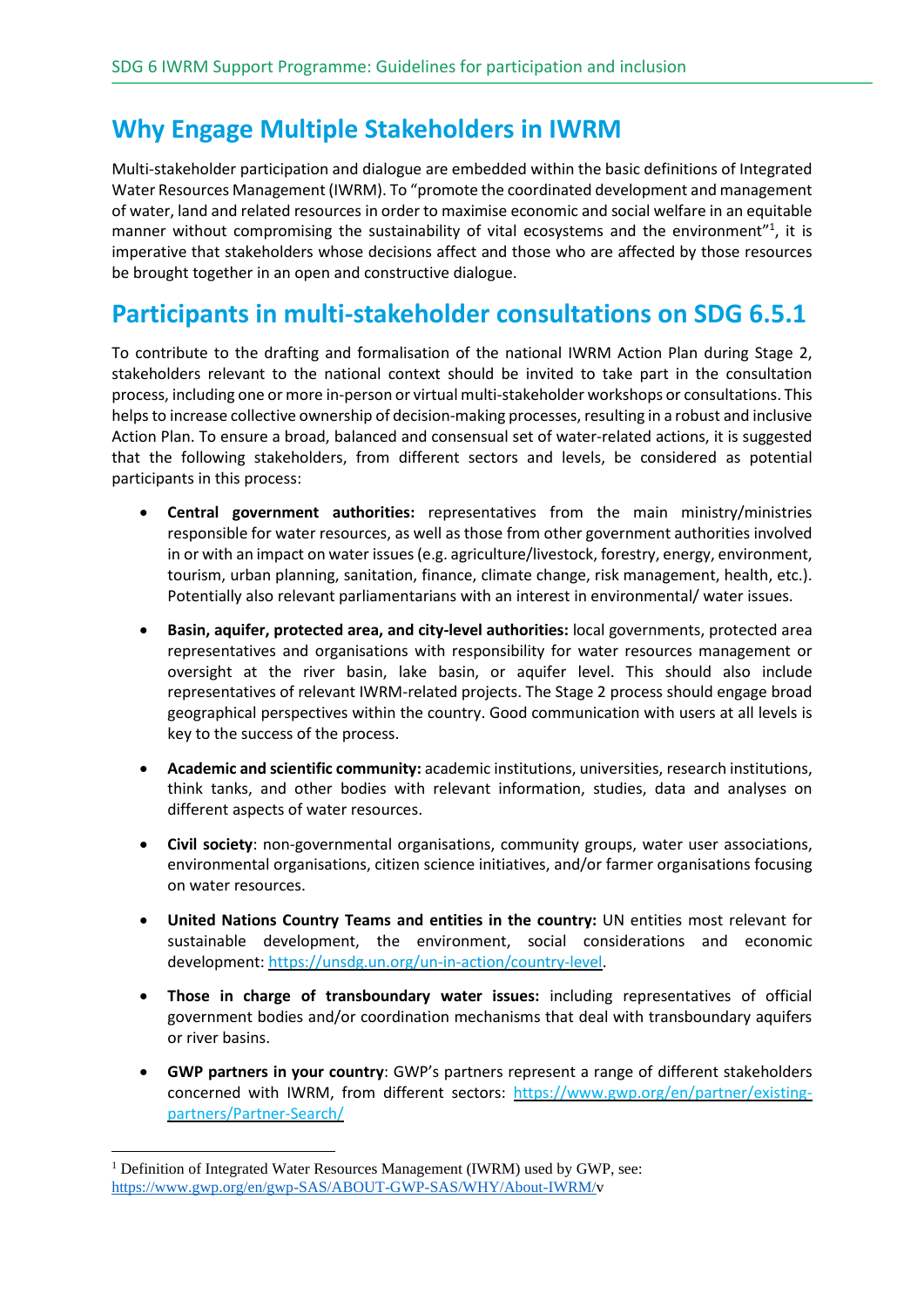- **Cap-Net partners in your country**: water-focused capacity development networks and organisations: <http://www.cap-net.org/networks-partnerships/>
- **Financial/Donor community:** foundations, bilateral and multilateral cooperation bodies, regional and/or global development banks and other financiers with whom opportunities identified in this process for strengthening IWRM implementation may be aligned. It is important to include these stakeholders from the outset because of the need for financing to implement the Action Plan.
- **Business and industry:** Companies with a significant environmental, social and economic footprint, which provide innovative water solutions and/or have a stated interest in water issues, be they from the beverage, food, mining, energy, paper, consumer products, tourism or other related sectors.
- **National focal points for other water-related SDG targets and indicators**: government officials named focal points for each SDG target and indicator related to water (not just under SDG 6). Contact details for SDG 6 focal points should be available through official government channels, may be obtained from the UN-Water International Monitoring Initiative website, or can be provided by GWPO upon request.
- **Gender advocacy groups:** Dublin Principle 3 <sup>2</sup> highlights that "Women play a central part in the provision, management and safeguarding of water." Gender discrimination can limit women's chances of accessing vital water resources. Limiting participation in water resources management based on gender can often result in unfair and self-perpetuating impacts on the lives of women and men. Limited participation may, in turn, lead to further forms of marginalisation and reduce access to productive resources. Identifying and engaging genderbased organisations in IWRM can mean that opportunities and benefits of water-related interventions are equally available to both men and women. The Support Programme recently concluded a study on key bottlenecks and enablers to mainstreaming gender in WRM. The full report and a policy brief are available [here.](https://www.gwp.org/en/sdg6support/gender/) Furthermore, GWP's [Gender](https://gwp.org/globalassets/global/about-gwp/publications/gender/gender-action-piece.pdf) Action Piece provides actionable recommendations on how to enhance gender mainstreaming. Action Area 3 on *meaningful and inclusive participation in decision-making and partnerships* of the Gender Action Piece provides particularly useful information and recommendations applicable to the design of the multi-stakeholder processes for IWRM action planning.
- **Vulnerable groups, including indigenous peoples:** Institutions and organised groups representing the rights, interests and perspectives of vulnerable groups, as defined in the SDG 6.5.1 survey. It is particularly important to hear the voice of indigenous peoples, given that the land they traditionally occupy is estimated to contain most of the world's remaining biodiversity. It is important to note that workshop(s) may need to accommodate languages other than the predominant national language.
- Young people: Engaging both youth<sup>3</sup> and young professionals<sup>4</sup> can increase the quality and relevance of water-related initiatives, policies and programmes, as they can provide innovative information, ideas and solutions. Youth organisations engaged in water or sustainable development can be a good starting point for identifying the best participants. Young people are not a homogenous group and can include a range of backgrounds such as

<sup>2</sup> See <https://www.gwp.org/contentassets/05190d0c938f47d1b254d6606ec6bb04/dublin-rio-principles.pdf>

<sup>&</sup>lt;sup>3</sup> Different organisations have differing definitions of youth. GWP recognizes youth as young people aged 15-35, whereas the UN typically considers youth as being between the ages of 15 and 24.

<sup>&</sup>lt;sup>4</sup> "Young professionals" refers to recent graduates under the age of 35 who have some work experience, according to the GWP Youth [Strategy.](https://www.gwp.org/globalassets/global/about-gwp/strategic-documents/gwp_youth-strategy_web.pdf)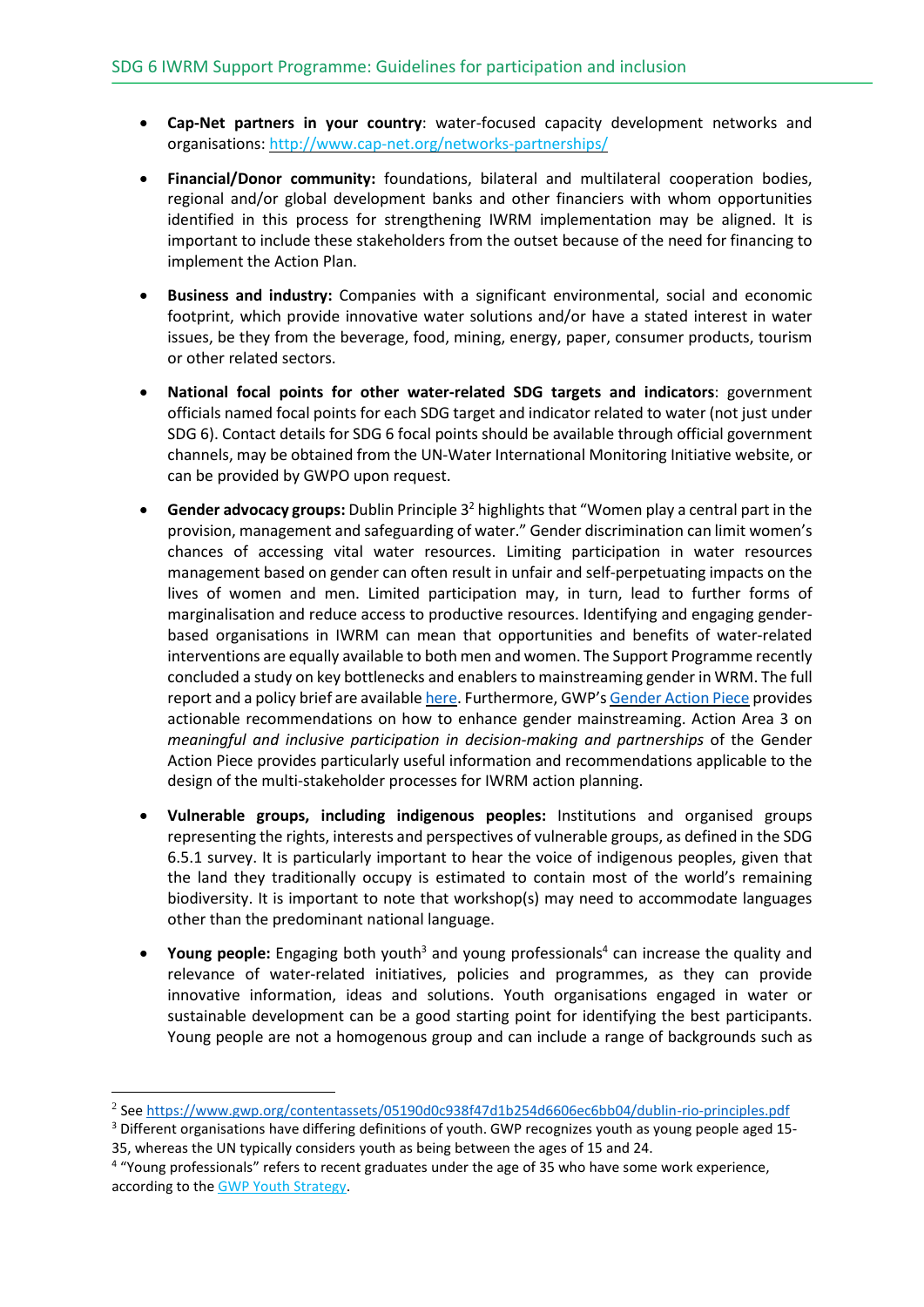researchers, civil society, indigenous tribes, entrepreneurs, and young water professionals. Please have a look at GWP's Youth [Engagement](https://www.gwp.org/globalassets/global/about-gwp/strategic-documents/gwp_youth-strategy_web.pdf) Strategy for more information.

## **Use of virtual tools for inclusive and participatory multistakeholder processes**

Consultations may take place through several in-person and or virtual means. Technological advances have made it possible for people to collaborate on the same documents in real-time. You may use what follows as a source of ideas to guide you in designing online stakeholder engagement processes.

#### **Options for online interaction**

The following online alternatives may be combined in the most appropriate way for your country.

- **Written inputs**: this may involve asking stakeholders to provide written contributions in addition to formal consultations. An email address or simple online form may be used to collect ideas from a more significant number of participants.
- **Focus groups**: Smaller online stakeholder group workshops could be organised to discuss aspects of the process. This might be a short, focused session or a series of sessions to consolidate shared understandings and move towards consensus, ideally using video software.
- **Semi-structured interpersonal consultations**: For more direct contact, interviews with a handful of key individuals may be facilitated to get a broader understanding of a country's opportunities and challenges.
- **Discussion fora**: Key matters may be put to consultation by a broader public, perhaps through a pre-registration process. This can allow a much deeper dive into key aspects that can foster a shared understanding between a larger number of participants.
- **Online polling**: As a possible complement to a deeper analysis by a smaller group of participants, quantitative and qualitative feedback from a larger group may be possible through online polling. This may be particularly useful for the prioritisation process.
- **Online consultation(s)**: Online workshops or consultations can be organised to build on inputs provided through various mechanisms listed above. Online workshops or consultations may be divided up over consecutive days, if required, and should be shorter in duration than inperson workshops. If circumstances and national/local health guidelines permit, it may be possible for some individuals to participate in person, while others may participate online, in a hybrid scheme.

#### **Possible online meeting platforms and tools**

A brief list of some possible communication platforms and tools is provided below. Government departments and individuals may have their preferred platforms, and there is no need to adopt new platforms if effective or known systems are already in place. For larger consultations, the involvement of facilitators specialising in the use of such tools might be beneficial.

• Two people or small groups: e.g. telephone, Skype, WhatsApp, Telegram, Zoom, Facetime, etc.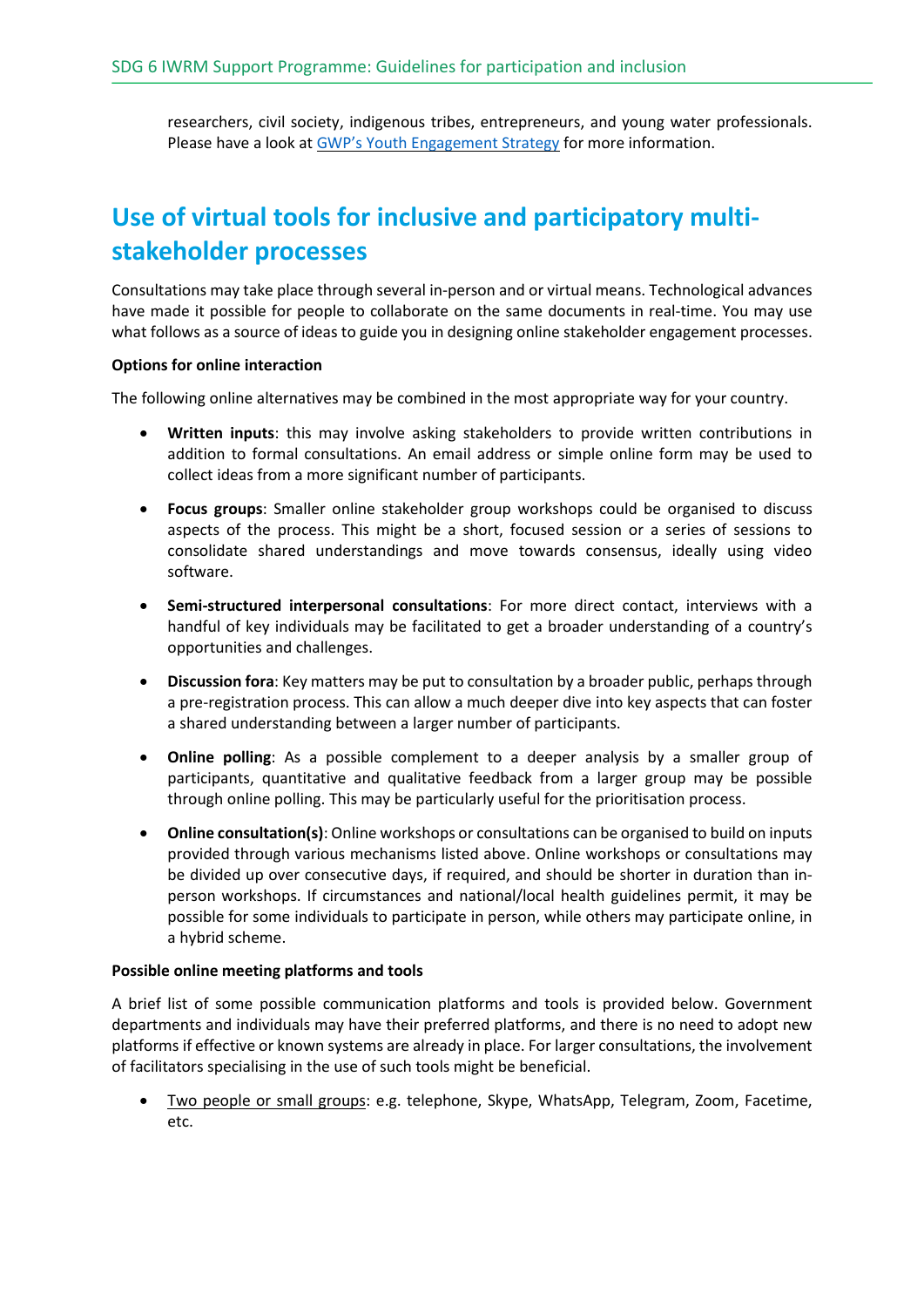- Online meetings/workshops (with or without video): e.g. MS Teams, WebEx, GoToMeeting, Skype for Business, Zoom, Google Meet or social media live streaming (e.g. Facebook, LinkedIn, or YouTube).
- Online polling: e.g. Survey Monkey, Google Forms, Kahoot, Pollev, Slido, or FormStack.
- Discussion fora: e.g. Facebook, LinkedIn.
- Shared brainstorming: Miro, Google docs.

### **How to design an effective multi-stakeholder process**

**The SDG 6.5.1 IWRM Support Programme reviewed and analysed** the documentation on the multistakeholder processes (MSPs) for SDG 6.5.1 monitoring in the 61 countries supported through the SDG 6 IWRM Support Programme. Consultation modalities included in-person, online and hybrid forms. The in-depth analysis is available [here.](https://www.gwp.org/en/sdg6support/MSPs) A [policy](https://www.gwp.org/en/sdg6support/MSPs) brief highlights the main factors to increase the legitimacy of MSPs and includes some considerations to take into account for all consultation modalities.

| <b>Criterion</b>                | <b>Recommendations and good practices</b>                                                                                                                                                                                                                                                                                                                  |
|---------------------------------|------------------------------------------------------------------------------------------------------------------------------------------------------------------------------------------------------------------------------------------------------------------------------------------------------------------------------------------------------------|
| <b>Stakeholder</b><br>inclusion | • Ensure sectoral diversity by including representatives from different<br>sectors and ministries and take into account different sub-sectors that are<br>included within the IWRM survey (e.g. gender, transboundary water issues,<br>the private sector, vulnerable groups).                                                                             |
|                                 | Ensure geographic diversity to reflect that decisions are made at various<br>levels (local, basin, regional, national, and international).                                                                                                                                                                                                                 |
|                                 | Ideally participants should include representatives from public bodies (such<br>as state ministries and regional water authorities), civil society, the private<br>sector, and non-governmental organisations engaged in water, sanitation,<br>and hygiene (WASH) activities.                                                                              |
|                                 | Participants should also be diverse in terms of gender, age groups, ethnic<br>groups, and traditionally marginalised groups                                                                                                                                                                                                                                |
| Procedural<br>fairness          | Ensure that every participant has relevant information before engaging in<br>$\bullet$<br>the consultation process. Send information in advance and be available<br>prior to and after meetings for questions and clarifications.                                                                                                                          |
|                                 | Strengthen the capacity of traditionally marginalised groups to empower<br>them to participate effectively. For example, pre-workshop meetings can<br>be organised for 'non-experts' to become familiar with technical terms and<br>jargon.                                                                                                                |
|                                 | Consider longer workshop events and/or engagement periods, as this may<br>provide more opportunities for stakeholders to raise their issues and<br>priorities during discussions. However, understand that that this could<br>have detrimental effects on inclusion, since some stakeholders may not be<br>able to commit to the amount of time requested. |

#### **Some summary recommendations from the brief are provided below:**